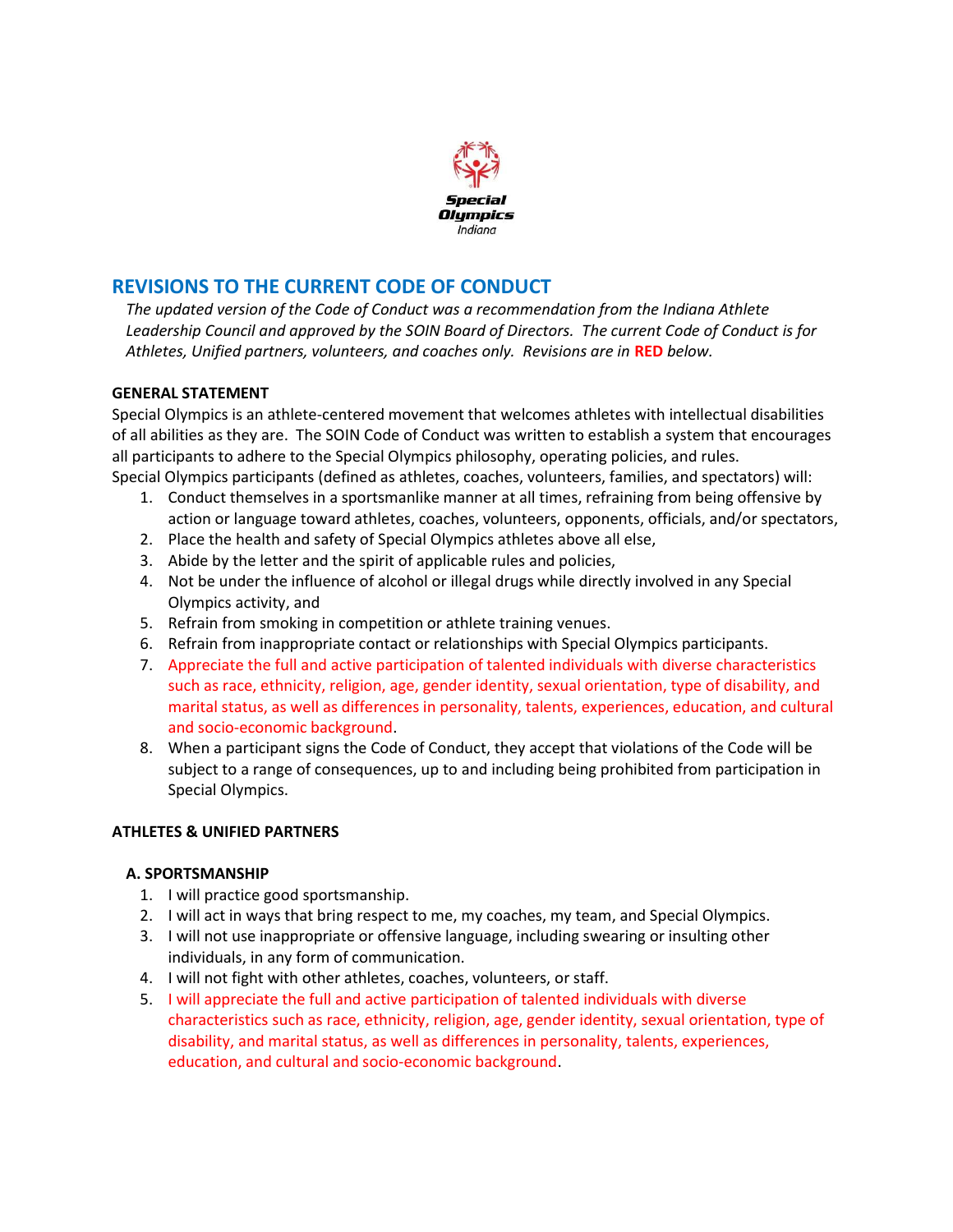## B. TRAINING AND COMPETITION

- 1. I will train regularly.
- 2. I will learn and follow the rules of my sport.
- 3. I will listen to my coaches and the officials and ask questions when I do not understand.
- 4. I will always try my best during training, divisioning, and competitions.
- 5. I will not "hold back" in preliminary competition just to get into an easier finals competition division.

## C. RESPONSBILITY FOR MY ACTIONS

- 1. I will not make inappropriate or unwanted physical, verbal, or sexual advances on others.
- 2. I will tell Special Olympics leaders immediately if I experience behavior or abuse from another team member or volunteer.
- 3. I understand all telephone and electronic communications between me and any other member of Special Olympics must be appropriate and respectful, including texting and social media.
- 4. I understand that any social media connections I make with delegation members on my personal social media accounts are my choice and I am completely responsible for all such communications and who I choose to friend/follow on social media.
- 5. I will not smoke in non-smoking areas, drink alcohol, or use illegal drugs at Special Olympics events.
- 6. I will not take drugs for the purpose of improving my performance.
- 7. I will obey all laws and Special Olympics and National Federation/Governing Body rules for my sport(s).

## VOLUNTEERS AND COACHES (including Parents who coach)

## A. RESPECT FOR OTHERS

- 1. I will respect the rights, dignity, and worth of athletes, coaches, other volunteers, friends, and spectators in Special Olympics.
- 2. I will appreciate the full and active participation of talented individuals with diverse characteristics such as race, ethnicity, religion, age, gender identity, sexual orientation, type of disability, and marital status, as well as differences in personality, talents, experiences, education, and cultural and socio-economic background.
- 3. I will be a positive role model for the athletes I coach.

## B. ENSURE A POSITIVE EXPERIENCE

- 1. I will ensure that for each athlete I coach, the time spent with Special Olympics is positive.
- 2. I will respect the talent, developmental stage, and goals of each athlete.
- 3. I will ensure each athlete competes in events that challenge that athlete's potential and are appropriate to that athlete's ability.
- 4. I will be fair, considerate, and honest with athletes, using simple, clear language.
- 5. I will ensure that accurate scores are provided for entry of an athlete into any event.
- 6. I will instruct each athlete to perform to the best of the athlete's ability at all competitions (including preliminary events) in accordance with the Official Special Olympics Sports Rules.

#### C. ACT PROFESSIONALLY AND TAKE RESPONSIBILITY FOR MY ACTION

1. My language, manner, preparation, appearance, and presentation will demonstrate high standards.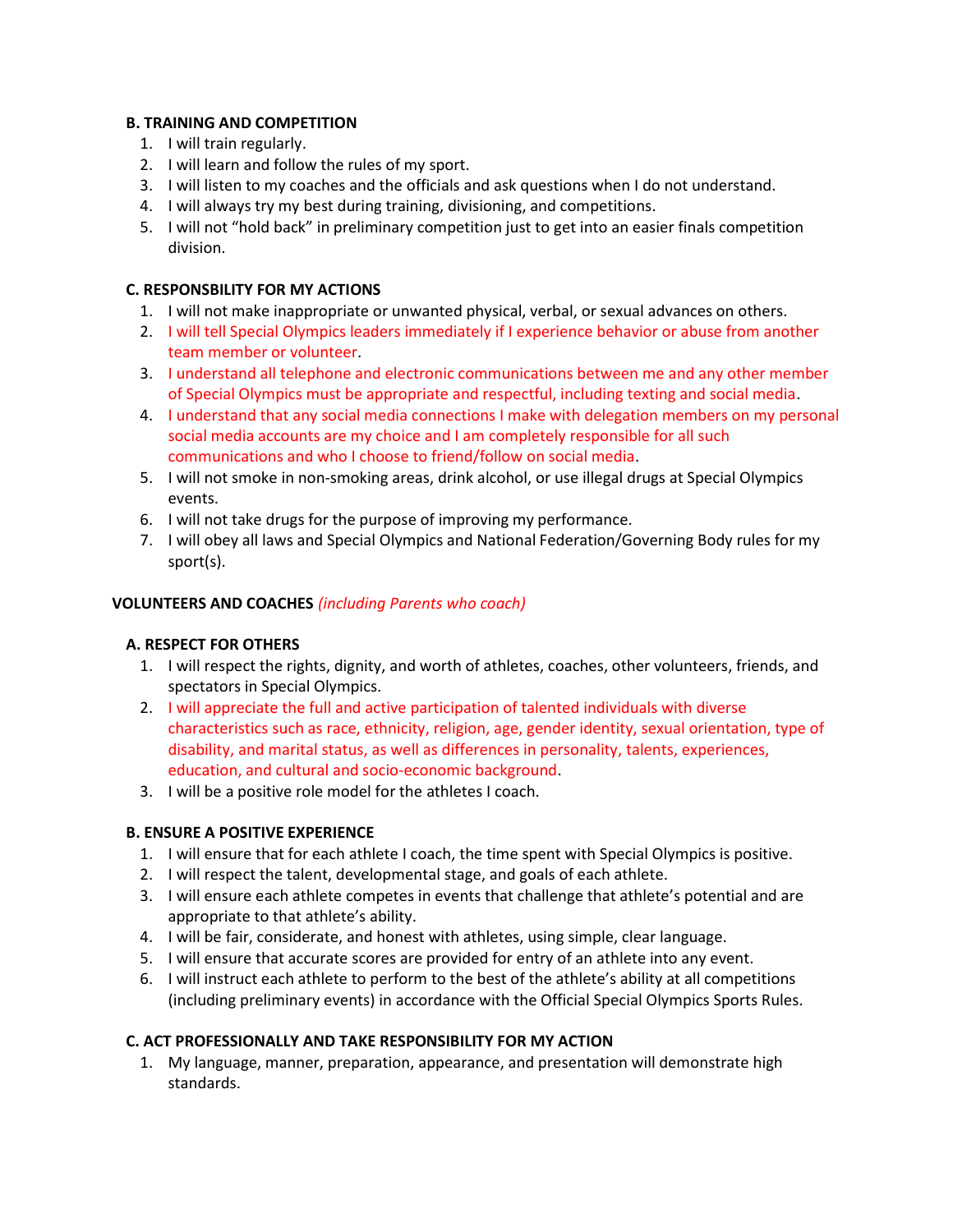- 2. I will display control, respect, dignity, and professionalism to all involved in the sport (athletes, coaches, opponents, officials, administrators, parents, spectators, media, etc.), and encourage athletes to demonstrate the same qualities.
- 3. I understand all telephone and electronic communications between me and any other member of Special Olympics must be appropriate and respectful, including texting and social media.
- 4. I understand that any social media connections I make with delegation members on my personal social media accounts are my choice and I am completely responsible for all such communications and who I choose to friend/follow on social media.
- 5. I will not drink alcohol, smoke, or take illegal drugs while representing Special Olympics at training or during competition.
- 6. I will refrain from any form of personal abuse towards athletes and others, including verbal, physical, and emotional abuse.
- 7. I will be alert to any form of abuse from other sources directed toward athletes in my care.

## D. QUALITY SERVICE TO ATHLETES

- 1. I will seek continual improvement through evaluation and ongoing coach education.
- 2. I will be knowledgeable about the Sports Rules and skills of the sport(s) I coach.
- 3. I will provide a planned training program.
- 4. I will keep copies of the medical, training, and competition records for each athlete I coach.
- 5. I will follow the Special Olympics and National Governing Body rules for my sport(s).

## E. HEALTH AND SAFETY OF THE ATHLETES

- 1. I will ensure that the equipment and facilities at practice sites and events are safe to use.
- 2. I will ensure that the equipment, rules, training, and the environment are appropriate for the age and ability of the athletes.
- 3. I will review each athlete's Medical Form and be aware of any limitations on that athlete's participation noted on that form.
- 4. I will encourage athletes to seek medical advice when required.
- 5. I will maintain the same interest and support towards sick and injured athletes.
- 6. I will allow further participation in training and competition only when appropriate.